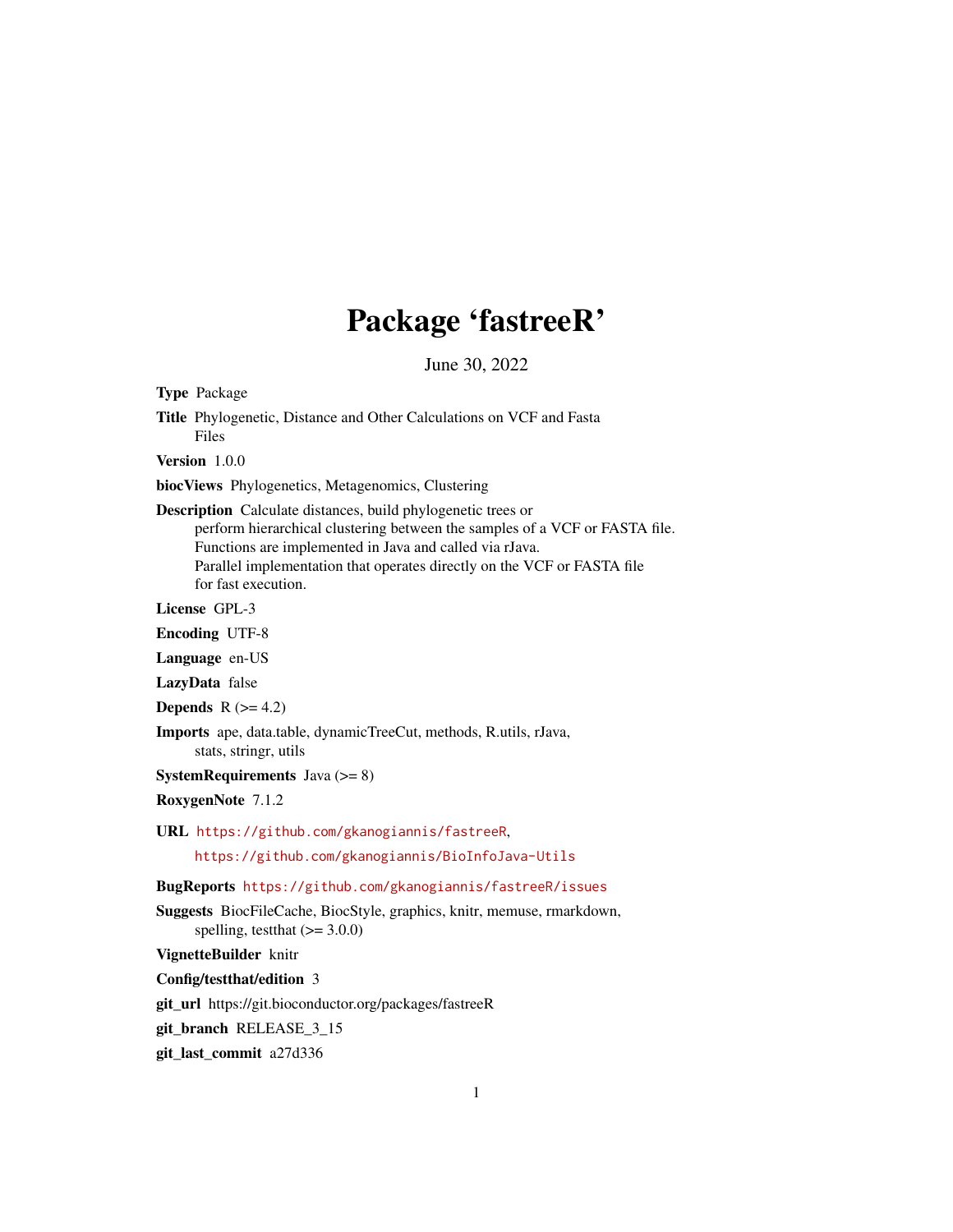git\_last\_commit\_date 2022-04-26

Date/Publication 2022-06-30

Author Anestis Gkanogiannis [aut, cre] (<<https://orcid.org/0000-0002-6441-0688>>)

Maintainer Anestis Gkanogiannis <anestis@gkanogiannis.com>

### R topics documented:

| Index |  |  |  |  |  |  |  |  |  |  |  |  |  |  |  |  |  |  |
|-------|--|--|--|--|--|--|--|--|--|--|--|--|--|--|--|--|--|--|
|       |  |  |  |  |  |  |  |  |  |  |  |  |  |  |  |  |  |  |

dist2clusters *Perform Hierarchical Clustering and tree pruning on a distance matrix*

#### Description

Performs Hierarchical Clustering on a distance matrix (i.e. calculated with [vcf2dist](#page-7-1) or [fasta2dist](#page-3-1)) and generates a phylogenetic tree with agglomerative Neighbor Joining method (complete linkage) (as in [dist2tree](#page-2-1)). The phylogenetic tree is then pruned with [cutreeDynamic](#page-0-0) to get clusters (as in [tree2clusters](#page-4-1)).

#### Usage

```
dist2clusters(inputDist, cutHeight = NULL, minClusterSize = 1, extra = TRUE)
```

| inputDist | Input distances file location (generated with vcf2dist or fasta2dist). File can<br>be gzip compressed. Or a dist distances object. |
|-----------|------------------------------------------------------------------------------------------------------------------------------------|
| cutHeight | Define at which height to cut tree. Default automatically defined.                                                                 |
|           | minClusterSize Minimum size of clusters. Default 1.                                                                                |
| extra     | Boolean whether to use extra parameters for the cutreeDynamic.                                                                     |

<span id="page-1-0"></span>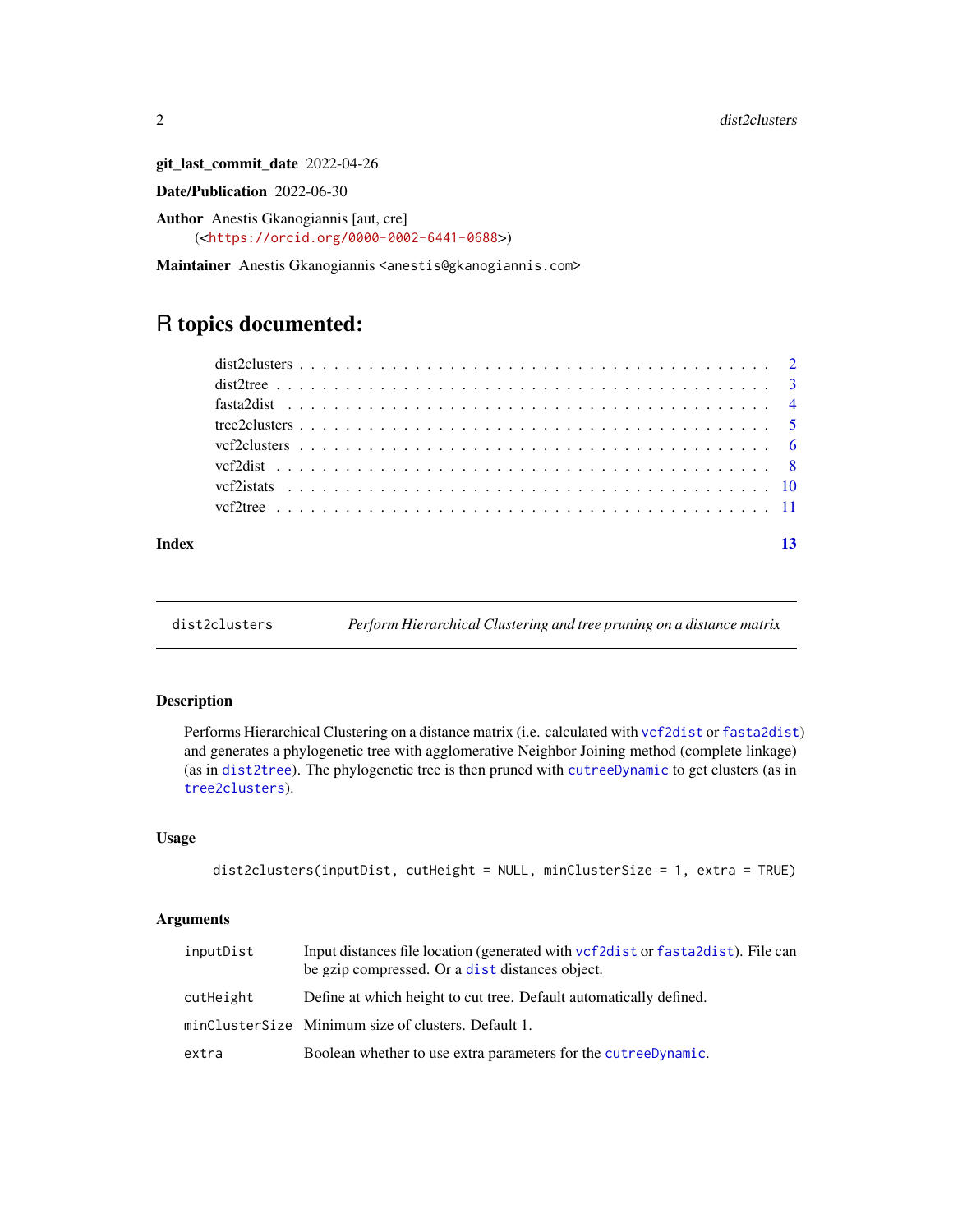#### <span id="page-2-0"></span>dist2tree 3

#### Value

A list of :

- [character](#page-0-0) vector of the generated phylogenetic tree in Newick format
- [character](#page-0-0) vector of the clusters. Each row contains data for a cluster, separated by space. The id of the cluster, the size of the cluster (number of elements) and the names of its elements, Cluster id 0 contains all the objects not assigned to a cluster (singletons). Example clusters output :

| $\Omega$      | -3-          | Sample1             | Sample <sub>2</sub> | Sample <sub>3</sub> |
|---------------|--------------|---------------------|---------------------|---------------------|
|               | 3            | Sample4             | Sample <sub>5</sub> | Sample <sub>6</sub> |
| $\mathcal{L}$ | <sup>2</sup> | Sample7             | Sample <sub>8</sub> |                     |
| 3             | 2            | Sample <sub>9</sub> | Sample <sub>0</sub> |                     |

#### Author(s)

Anestis Gkanogiannis, <anestis@gkanogiannis.com>

#### References

Java implementation: <https://github.com/gkanogiannis/BioInfoJava-Utils>

#### Examples

```
my.clust <- dist2clusters(
    inputDist =
        system.file("extdata", "samples.vcf.dist.gz", package = "fastreeR")
\lambda
```
<span id="page-2-1"></span>dist2tree *Generate phylogenetic tree from samples of a distance matrix*

#### Description

Performs Hierarchical Clustering on a distance matrix (i.e. calculated with [vcf2dist](#page-7-1) or [fasta2dist](#page-3-1)) and generates a phylogenetic tree with agglomerative Neighbor Joining method (complete linkage).

#### Usage

```
dist2tree(inputDist)
```
#### **Arguments**

inputDist Input distances file location (generated with [vcf2dist](#page-7-1) or [fasta2dist](#page-3-1)). File can be gzip compressed. Or a [dist](#page-0-0) distances object.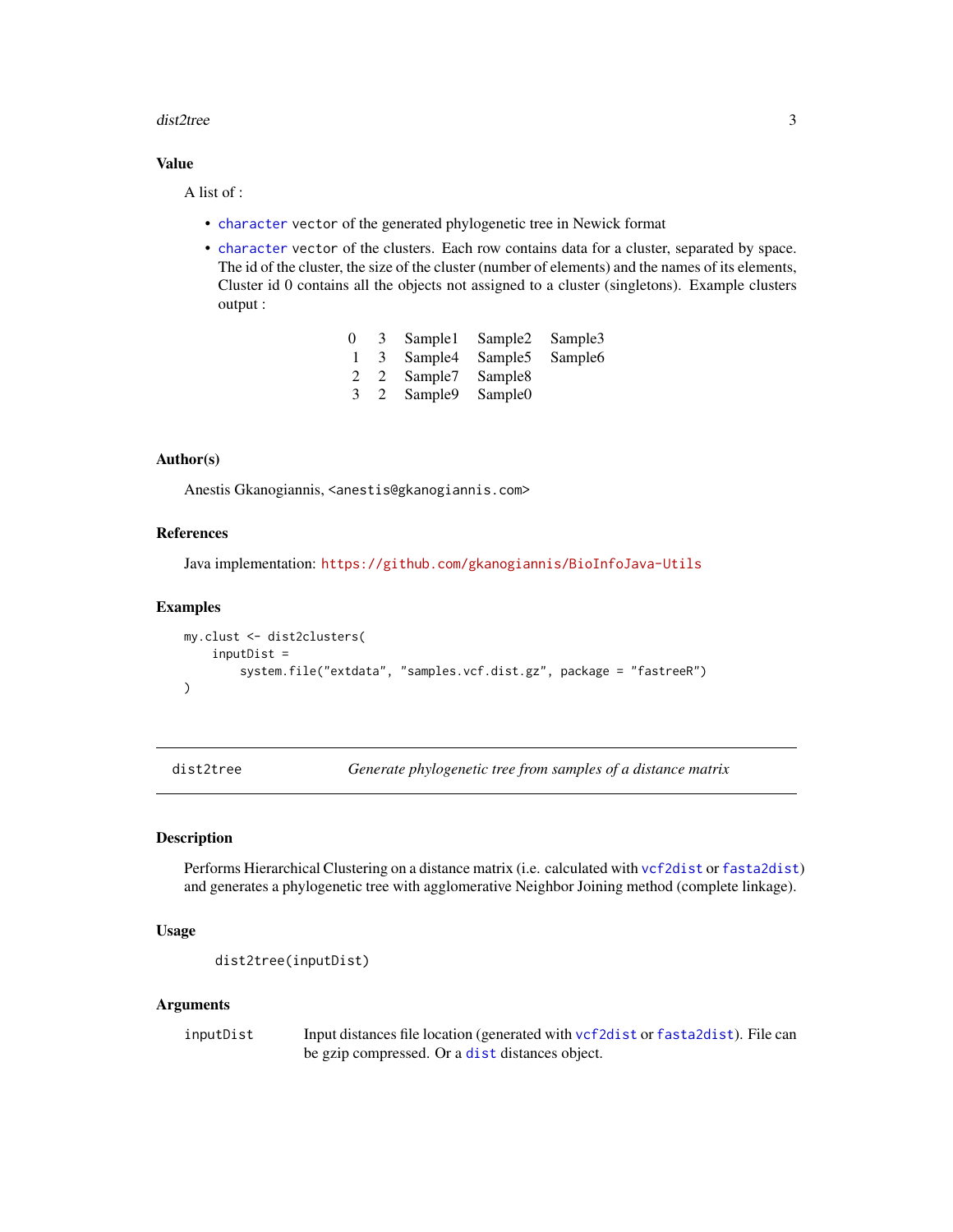#### <span id="page-3-0"></span>Value

A [character](#page-0-0) vector of the generated phylogenetic tree in Newick format.

#### Author(s)

Anestis Gkanogiannis, <anestis@gkanogiannis.com>

#### References

Java implementation: <https://github.com/gkanogiannis/BioInfoJava-Utils>

#### Examples

```
my.tree <- dist2tree(
    inputDist =
        system.file("extdata", "samples.vcf.dist.gz", package = "fastreeR")
\mathcal{L}
```
<span id="page-3-1"></span>fasta2dist *Calculate distances between sequences of a FASTA file*

#### Description

This function calculates a  $d2_S$  type dissimilarity measurement between the n sequences (which can represent samples) of a FASTA file. See [doi:10.1186/s1285901611863](https://doi.org/10.1186/s12859-016-1186-3) for more details.

#### Usage

```
fasta2dist(
    ...,
    outputFile = NULL,
    threads = 2,
    kmer = 6,
    normalize = FALSE,
    compress = TRUE
```
#### )

|            | Input fasta files locations (uncompressed or gzip compressed). |
|------------|----------------------------------------------------------------|
| outputFile | Output distances file location.                                |
| threads    | Number of java threads to use.                                 |
| kmer       | Kmer length to use for analyzing fasta sequences.              |
| normalize  | Normalize on sequences length.                                 |
| compress   | Compress output (adds .gz extension).                          |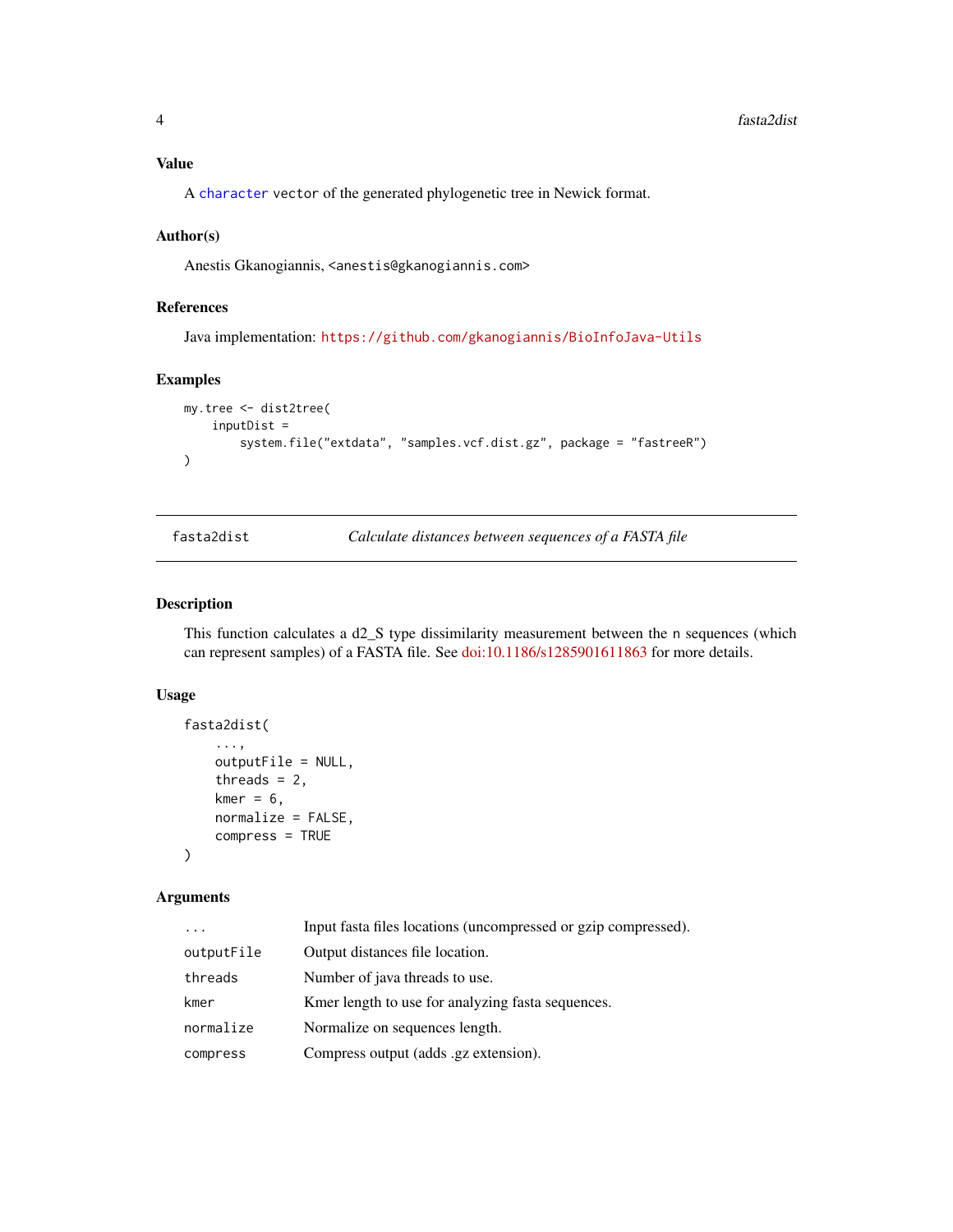#### <span id="page-4-0"></span>tree2clusters 5

#### Value

A [dist](#page-0-0) distances object of the calculation.

#### Author(s)

Anestis Gkanogiannis, <anestis@gkanogiannis.com>

#### References

Java implementation: <https://github.com/gkanogiannis/BioInfoJava-Utils>

#### Examples

```
my.dist <- fasta2dist(
    inputfile = system.file("extdata", "samples.fasta.gz",
        package = "fastreeR"
   )
)
```
<span id="page-4-1"></span>

| tree2clusters | Perform Hierarchical Clustering and tree pruning on a phylogenetic |  |  |  |
|---------------|--------------------------------------------------------------------|--|--|--|
|               | tree                                                               |  |  |  |

#### Description

The phylogenetic tree is pruned with [cutreeDynamic](#page-0-0) to get clusters.

#### Usage

```
tree2clusters(
   treeStr,
    treeDistances = NULL,
    treeLabels = NULL,
    cutHeight = NULL,
   minClusterSize = 1,
    extra = TRUE\mathcal{L}
```

| treeStr       | A character vector of a phylogenetic tree in Newick format                                                                      |
|---------------|---------------------------------------------------------------------------------------------------------------------------------|
| treeDistances | codenumeric matrix of distances, that were used to generate the tree. If NULL,<br>it will be inferred from tree branch lengths. |
| treeLabels    | A character vector of tree leaf labels.                                                                                         |
| cutHeight     | Define at which height to cut tree. Default automatically defined.                                                              |
|               | minClusterSize Minimum size of clusters. Default 1.                                                                             |
| extra         | Boolean whether to use extra parameters for the cutreedynamic.                                                                  |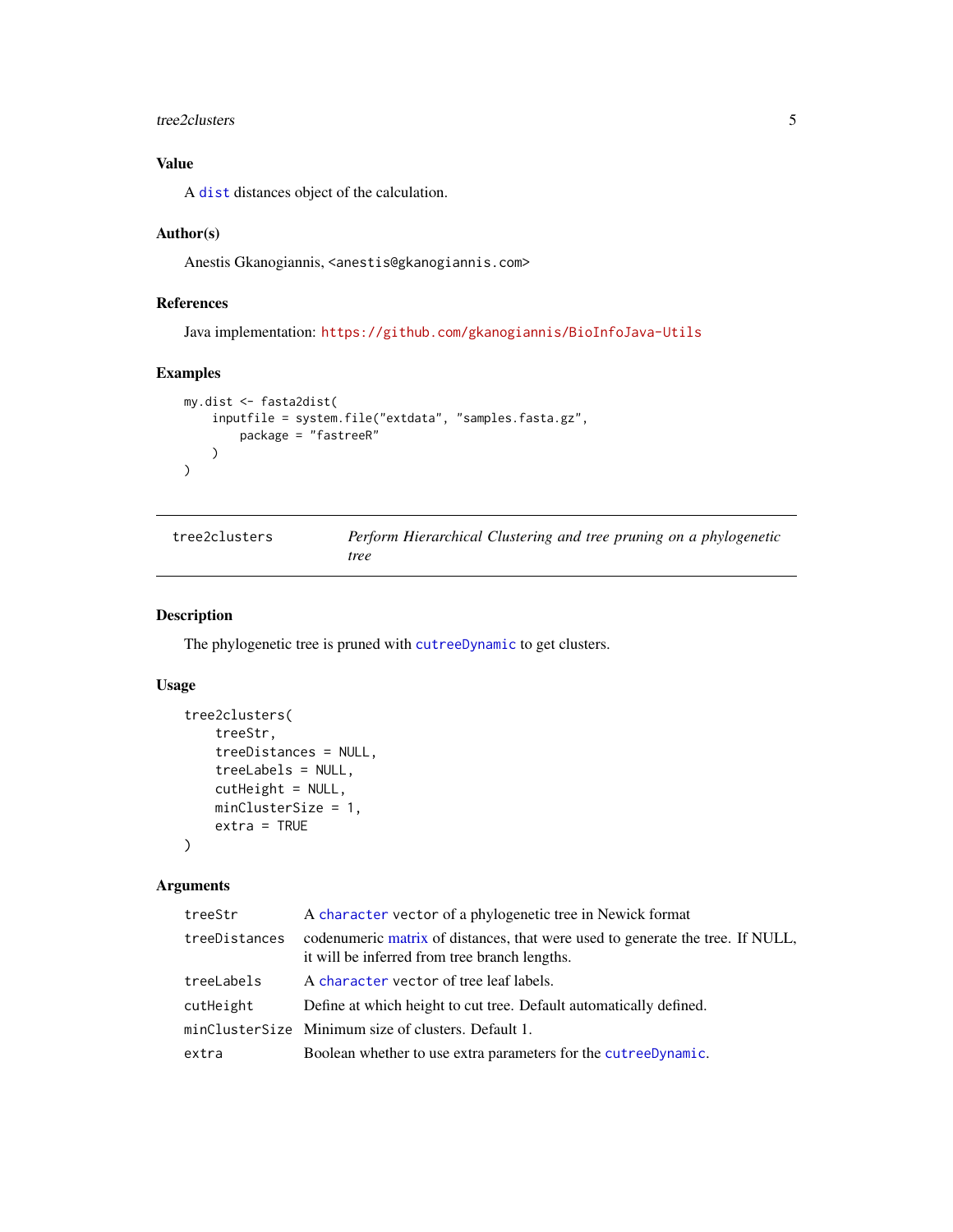• [character](#page-0-0) vector of the clusters. Each row contains data for a cluster, separated by space. The id of the cluster, the size of the cluster (number of elements) and the names of its elements, Cluster id 0 contains all the objects not assigned to a cluster (singletons). Example clusters output :

| $\Omega$ | 3 | Sample1             | Sample <sub>2</sub> | Sample3             |
|----------|---|---------------------|---------------------|---------------------|
|          | 3 | Sample4             | Sample <sub>5</sub> | Sample <sub>6</sub> |
| 2        | 2 | Sample7             | Sample <sub>8</sub> |                     |
| 3        | 2 | Sample <sub>9</sub> | Sample <sub>0</sub> |                     |

#### Author(s)

Anestis Gkanogiannis, <anestis@gkanogiannis.com>

#### References

Java implementation: <https://github.com/gkanogiannis/BioInfoJava-Utils>

#### Examples

```
my.clust <- tree2clusters(
    treeStr = dist2tree(
        inputDist = system.file("extdata", "samples.vcf.dist.gz",
            package = "fastreeR"
        )
   )
)
```

| vcf2clusters | Perform Hierarchical Clustering and tree pruning on samples of VCF |
|--------------|--------------------------------------------------------------------|
|              | file                                                               |

#### Description

Performs Hierarchical Clustering on a distance matrix calculated as in [vcf2dist](#page-7-1) and generates a phylogenetic tree with agglomerative Neighbor Joining method (complete linkage) (as in [dist2tree](#page-2-1)). The phylogenetic tree is then pruned with [cutreeDynamic](#page-0-0) to get clusters (as in [tree2clusters](#page-4-1)).

#### Usage

```
vcf2clusters(
    inputFile,
    threads = 2,
    ignoreMissing = FALSE,
    onlyHets = FALSE,
    ignoreHets = FALSE,
```
#### <span id="page-5-0"></span>Value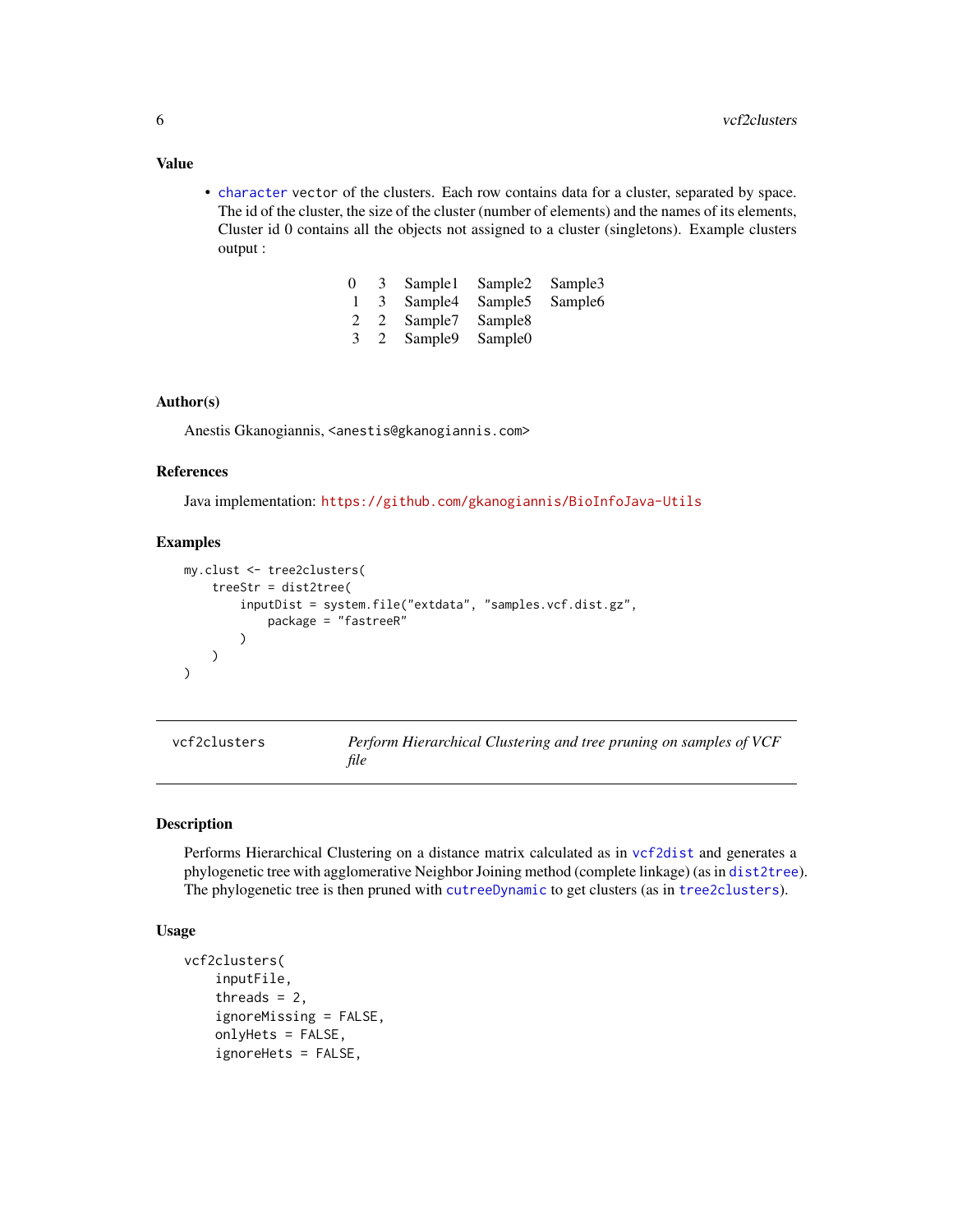```
cutHeight = NULL,
minClusterSize = 1,
extra = TRUE
```
#### Arguments

 $\lambda$ 

| inputFile     | Input vcf file location (uncompressed or gzip compressed).         |
|---------------|--------------------------------------------------------------------|
| threads       | Number of java threads to use.                                     |
| ignoreMissing | Ignore variants with missing data $(. / . or .   .)$               |
| onlyHets      | Only calculate on variants with heterozygous calls.                |
| ignoreHets    | Only calculate on variants with homozygous calls.                  |
| cutHeight     | Define at which height to cut tree. Default automatically defined. |
|               | minClusterSize Minimum size of clusters. Default 1.                |
| extra         | Boolean whether to use extra parameters for the cutreeDynamic.     |

#### Details

Biallelic or multiallelic (maximum 7 alternate alleles) SNP and/or INDEL variants are considered, phased or not. Some VCF encoding examples are:

- heterozygous variants : 1/0 or 0/1 or 0/2 or 1|0 or 0|1 or 0|2
- homozygous to the reference allele variants : 0/0 or 0|0
- homozygous to the first alternate allele variants : 1/1 or 1|1

If there are n samples and m variants, an nxn zero-diagonal symmetric distance matrix is calculated. The calculated cosine type distance  $(1$ -cosine\_similarity)/2 is in the range  $[0,1]$  where value 0 means completely identical samples (cosine is 1), value 0.5 means perpendicular samples (cosine is 0) and value 1 means completely opposite samples (cosine is -1).

The calculation is performed by a Java back-end implementation, that supports multi-core CPU utilization and can be demanding in terms of memory resources. By default a JVM is launched with a maximum memory allocation of 512 MB. When this amount is not sufficient, the user needs to reserve additional memory resources, before loading the package, by updating the value of the java.parameters option. For example in order to allocate 4GB of RAM, the user needs to issue options(java.parameters="-Xmx4g") before library(fastreeR).

#### Value

A list of :

- [dist](#page-0-0) distances object.
- [character](#page-0-0) vector of the generated phylogenetic tree in Newick format
- [character](#page-0-0) vector of the clusters. Each row contains data for a cluster, separated by space. The id of the cluster, the size of the cluster (number of elements) and the names of its elements, Cluster id 0 contains all the objects not assigned to a cluster (singletons). Example clusters output :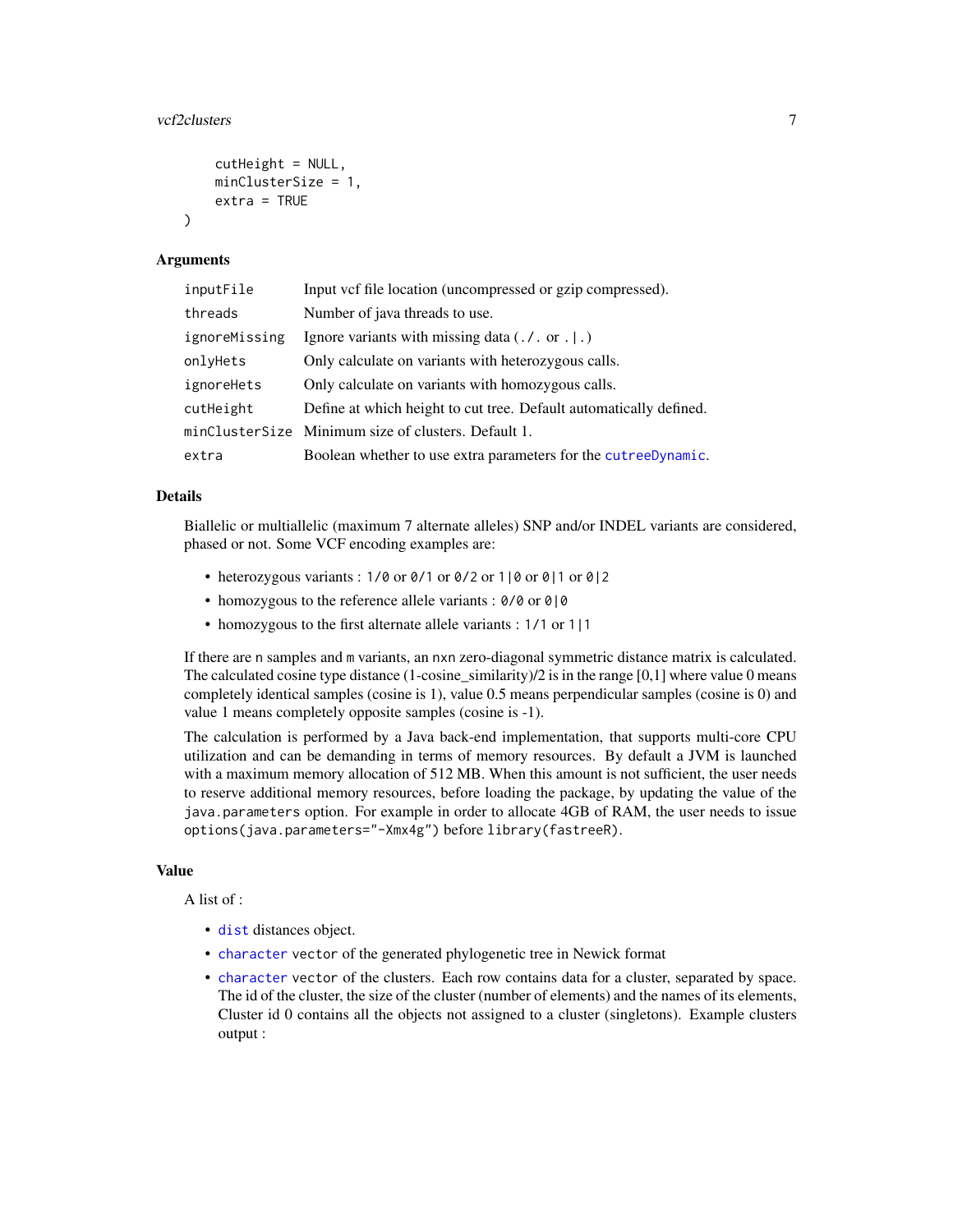<span id="page-7-0"></span>8 vcf2dist was a series of the contract of the contract of the contract of the contract of the contract of the contract of the contract of the contract of the contract of the contract of the contract of the contract of the

| 0             | 3            | Sample1 | Sample <sub>2</sub> | Sample3             |
|---------------|--------------|---------|---------------------|---------------------|
|               | 3            | Sample4 | Sample <sub>5</sub> | Sample <sub>6</sub> |
| $\mathcal{L}$ | 2            | Sample7 | Sample <sub>8</sub> |                     |
| 3             | <sup>2</sup> | Sample9 | Sample <sub>0</sub> |                     |

#### Author(s)

Anestis Gkanogiannis, <anestis@gkanogiannis.com>

#### References

Java implementation: <https://github.com/gkanogiannis/BioInfoJava-Utils>

#### Examples

```
my.clust <- vcf2clusters(
    inputFile = system.file("extdata", "samples.vcf.gz",
        package = "fastreeR"
    )
\mathcal{L}
```
<span id="page-7-1"></span>

| vcf2dist | Calculate distances between samples of a VCF file |  |
|----------|---------------------------------------------------|--|
|----------|---------------------------------------------------|--|

#### Description

This function calculates a cosine type dissimilarity measurement between the n samples of a VCF file.

#### Usage

```
vcf2dist(
    inputFile,
    outputFile = NULL,
    threads = 2,
    ignoreMissing = FALSE,
    onlyHets = FALSE,
    ignoreHets = FALSE,
    compress = FALSE
```
#### $\mathcal{L}$

| inputFile  | Input vcf file location (uncompressed or gzip compressed). |
|------------|------------------------------------------------------------|
| outputFile | Output distances file location.                            |
| threads    | Number of java threads to use.                             |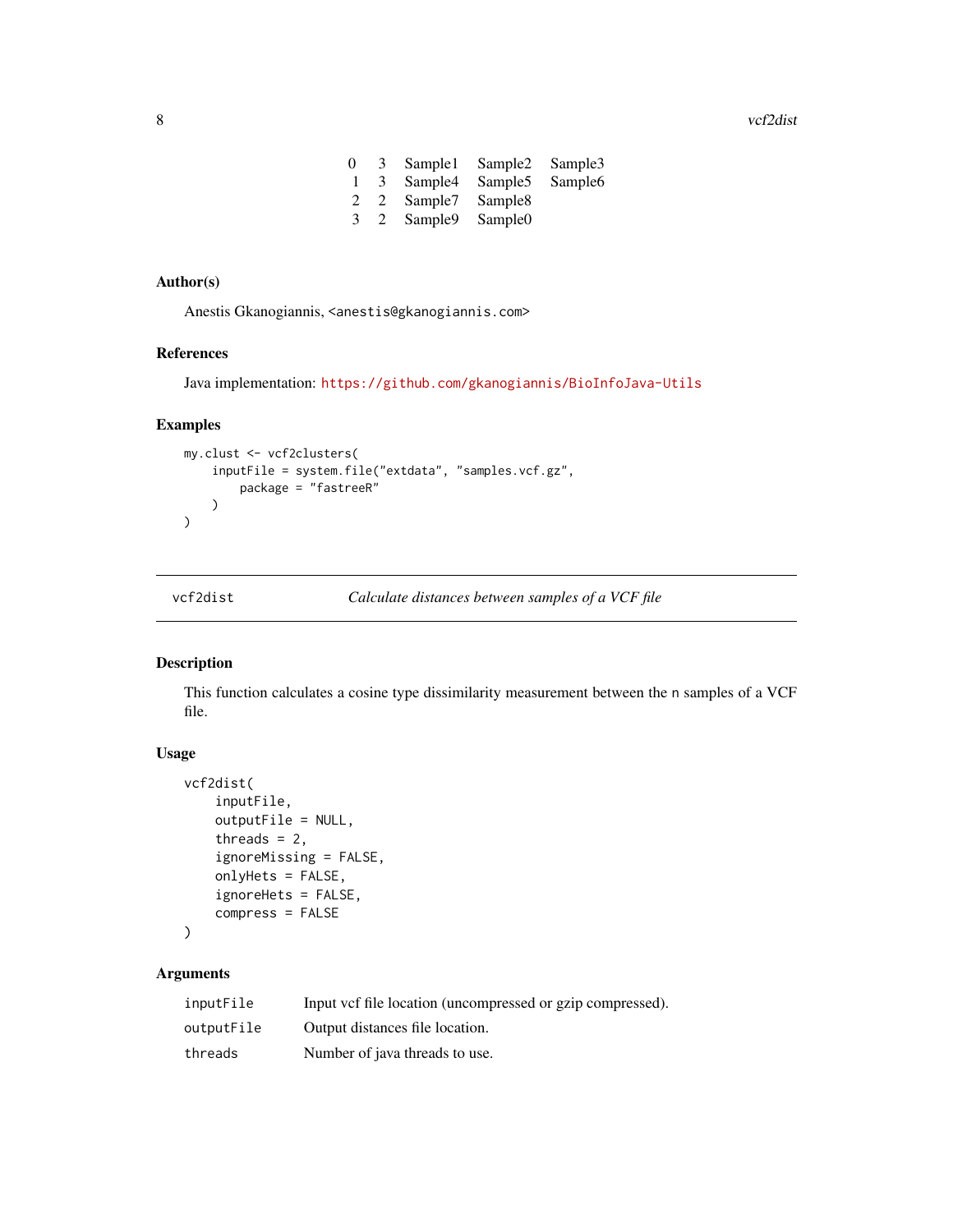#### <span id="page-8-0"></span>vcf2dist 9

| ignoreMissing | Ignore variants with missing data $(. / . or .   .)$ |
|---------------|------------------------------------------------------|
| onlyHets      | Only calculate on variants with heterozygous calls.  |
| ignoreHets    | Only calculate on variants with homozygous calls.    |
| compress      | Compress output (adds .gz extension).                |

#### Details

Biallelic or multiallelic (maximum 7 alternate alleles) SNP and/or INDEL variants are considered, phased or not. Some VCF encoding examples are:

- heterozygous variants : 1/0 or  $\frac{0}{1}$  or  $\frac{0}{2}$  or 1|0 or 0|1 or 0|2
- homozygous to the reference allele variants : 0/0 or 0|0
- homozygous to the first alternate allele variants : 1/1 or 1|1

If there are n samples and m variants, an nxn zero-diagonal symmetric distance matrix is calculated. The calculated cosine type distance  $(1$ -cosine\_similarity)/2 is in the range  $[0,1]$  where value 0 means completely identical samples (cosine is 1), value 0.5 means perpendicular samples (cosine is 0) and value 1 means completely opposite samples (cosine is -1).

The calculation is performed by a Java backend implementation, that supports multi-core CPU utilization and can be demanding in terms of memory resources. By default a JVM is launched with a maximum memory allocation of 512 MB. When this amount is not sufficient, the user needs to reserve additional memory resources, before loading the package, by updating the value of the java.parameters option. For example in order to allocate 4GB of RAM, the user needs to issue options(java.parameters="-Xmx4g") before library(fastreeR).

Output file, if provided, will contain n+1 lines. The first line contains the number n of samples and number m of variants, separated by space. Each of the subsequent n lines contains n+1 values, separated by space. The first value of each line is a sample name and the rest n values are the calculated distances of this sample to all the samples. Example output file of the distances of 3 samples calculated from 1000 variants:

| 3 1000              |               |               |      |
|---------------------|---------------|---------------|------|
| Sample1             | 0.0           | $0.5^{\circ}$ | 0.2  |
| Sample <sub>2</sub> | $0.5^{\circ}$ | 0.0           | 0.9  |
| Sample3             | 0.2           | 0.9           | -0.0 |

#### Value

A [dist](#page-0-0) distances object of the calculation.

#### Author(s)

Anestis Gkanogiannis, <anestis@gkanogiannis.com>

#### References

Java implementation: <https://github.com/gkanogiannis/BioInfoJava-Utils>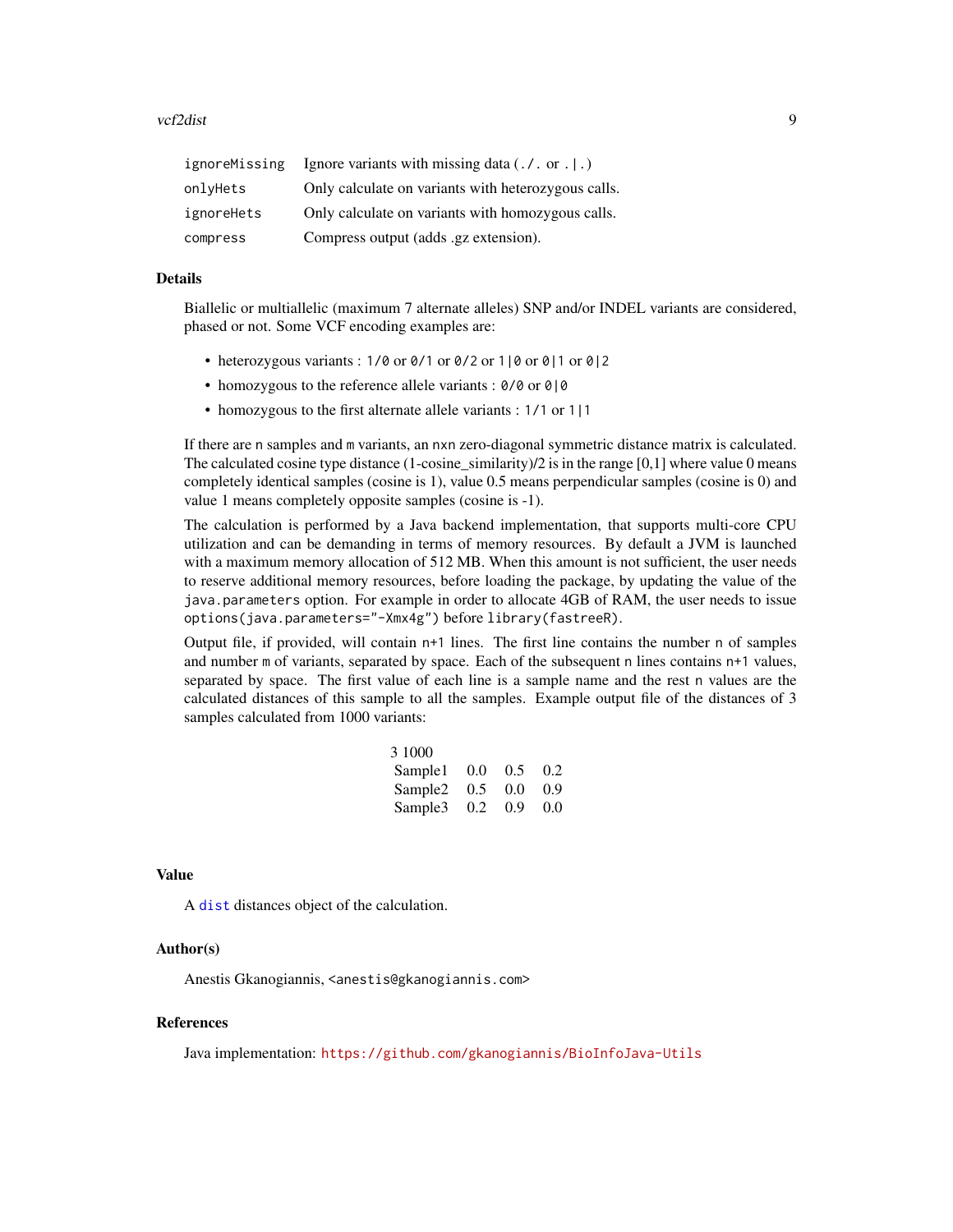#### Examples

```
my.dist <- vcf2dist(
    inputFile = system.file("extdata", "samples.vcf.gz",
        package = "fastreeR"
    \lambda\lambda
```
vcf2istats *Calculate various per sample statistics from a VCF file*

#### Description

Only biallelic SNPs are considered. For each sample, the following statistics are calculated :

- INDIV : Sample name
- N\_SITES : Total number of SNPs
- N\_HET : Number of SNPs with heterozygous call (0/1 or 0|1 or 1/0 or 1|0)
- N\_ALT : Number of SNPs with alternate homozygous call (1/1 or 1|1)
- N\_REF : Number of SNPs with reference homozygous call  $(0/0 \text{ or } 0/0)$
- N\_MISS : Number of SNPs with missing call (./. or . | .)
- P\_HET : Percentage of heterozygous calls
- P\_ALT : Percentage of alternate homozygous calls
- P\_REF : Percentage of reference homozygous calls
- P\_MISS : Percentage of missing calls (missing rate)

#### Usage

```
vcf2istats(inputFile, outputFile = NULL)
```
#### **Arguments**

| inputFile  | Input vcf file location (uncompressed or gzip compressed). |
|------------|------------------------------------------------------------|
| outputFile | Output samples statistics file location.                   |

#### Value

A [data.frame](#page-0-0) of sample statistics.

#### Author(s)

Anestis Gkanogiannis, <anestis@gkanogiannis.com>

#### References

Java implementation: <https://github.com/gkanogiannis/BioInfoJava-Utils>

<span id="page-9-0"></span>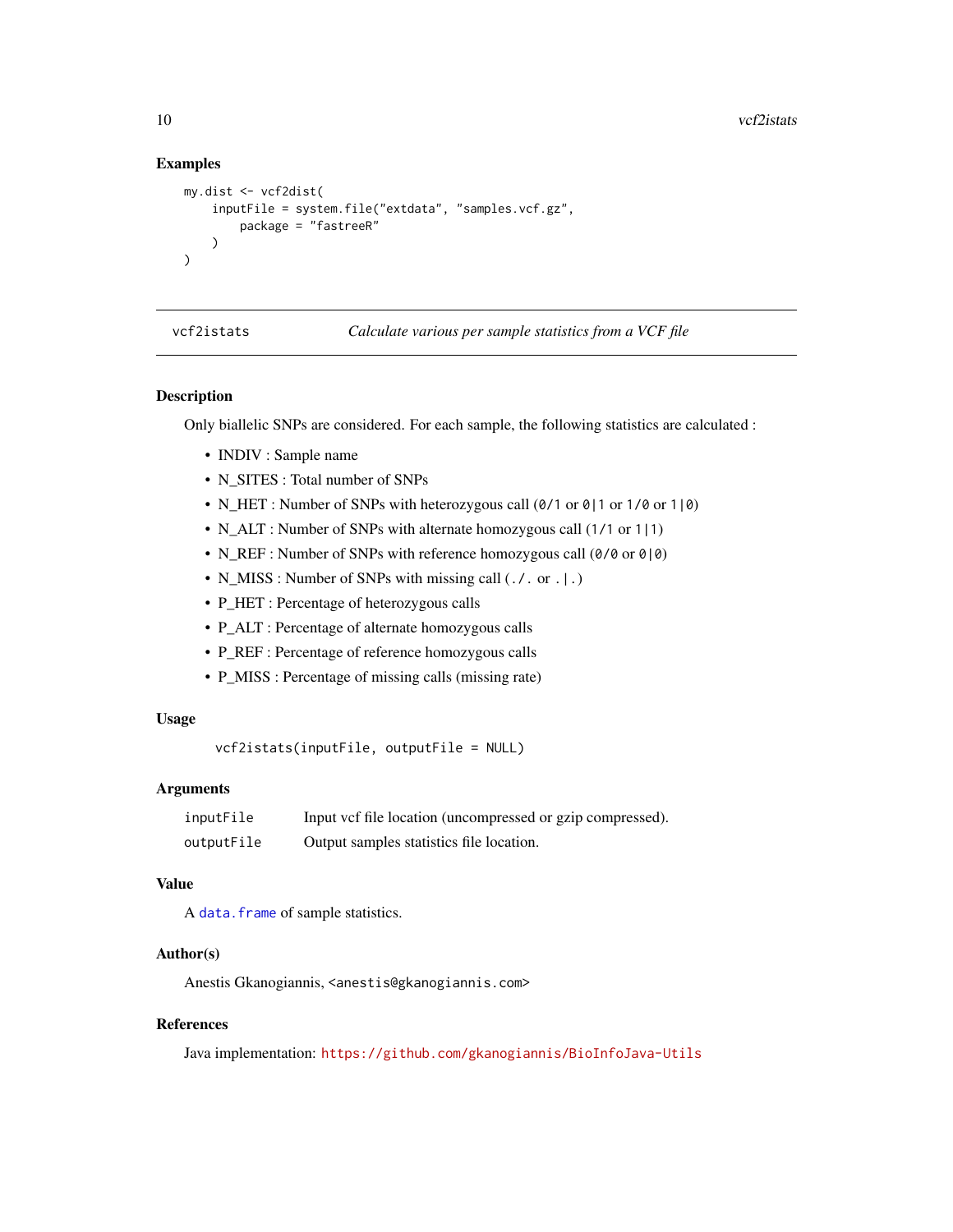#### <span id="page-10-0"></span>vcf2tree 11

#### Examples

```
my.istats <- vcf2istats(
   inputFile =
        system.file("extdata", "samples.vcf.gz", package = "fastreeR")
)
```
vcf2tree *Generate phylogenetic tree from samples of a VCF file*

#### Description

This function calculates a distance matrix between the samples of a VCF file as in [vcf2dist](#page-7-1) and performs Hierarchical Clustering on this distance matrix as in [dist2tree](#page-2-1). A phylogenetic tree is calculated with agglomerative Neighbor Joining method (complete linkage).

#### Usage

```
vcf2tree(
    inputFile,
    threads = 2,
    ignoreMissing = FALSE,
    onlyHets = FALSE,
    ignoreHets = FALSE
)
```
#### Arguments

| inputFile     | Input vcf file location (uncompressed or gzip compressed). |
|---------------|------------------------------------------------------------|
| threads       | Number of java threads to use.                             |
| ignoreMissing | Ignore variants with missing data $(. / . or .   .)$       |
| onlyHets      | Only calculate on variants with heterozygous calls.        |
| ignoreHets    | Only calculate on variants with homozygous calls.          |

#### Details

Biallelic or multiallelic (maximum 7 alternate alleles) SNP and/or INDEL variants are considered, phased or not. Some VCF encoding examples are:

- heterozygous variants : 1/0 or 0/1 or 0/2 or 1|0 or 0|1 or 0|2
- homozygous to the reference allele variants : 0/0 or 0|0
- homozygous to the first alternate allele variants : 1/1 or 1|1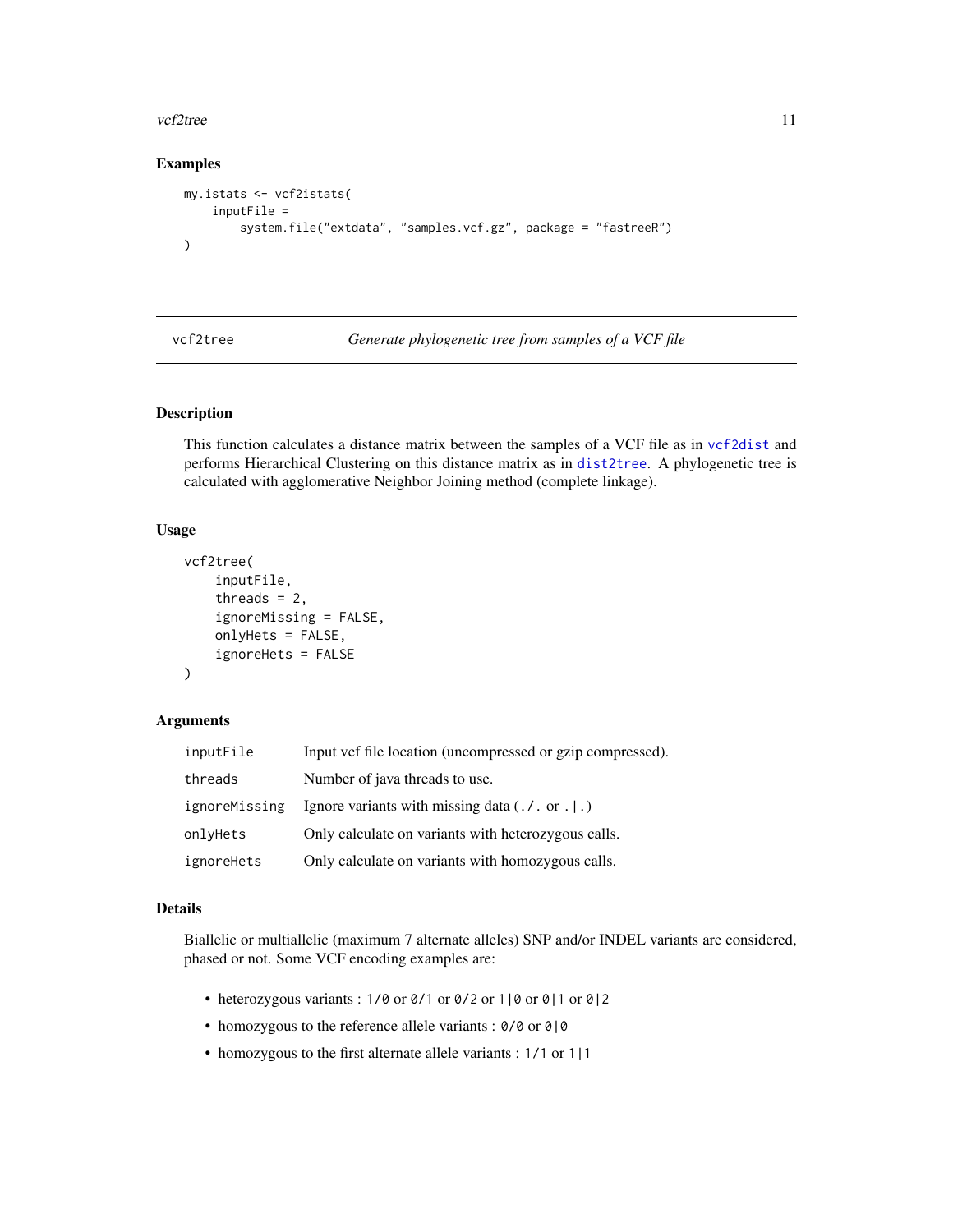<span id="page-11-0"></span>If there are n samples and m variants, an nxn zero-diagonal symmetric distance matrix is calculated. The calculated cosine type distance  $(1$ -cosine\_similarity)/2 is in the range  $[0,1]$  where value 0 means completely identical samples (cosine is 1), value 0.5 means perpendicular samples (cosine is 0) and value 1 means completely opposite samples (cosine is -1).

The calculation is performed by a Java backend implementation, that supports multi-core CPU utilization and can be demanding in terms of memory resources. By default a JVM is launched with a maximum memory allocation of 512 MB. When this amount is not sufficient, the user needs to reserve additional memory resources, before loading the package, by updating the value of the java.parameters option. For example in order to allocate 4GB of RAM, the user needs to issue options(java.parameters="-Xmx4g") before library(fastreeR).

#### Value

A [character](#page-0-0) vector of the generated phylogenetic tree in Newick format.

#### Author(s)

Anestis Gkanogiannis, <anestis@gkanogiannis.com>

#### References

Java implementation: <https://github.com/gkanogiannis/BioInfoJava-Utils>

#### Examples

```
my.tree <- vcf2tree(
    inputFile = system.file("extdata", "samples.vcf.gz",
        package = "fastreeR"
    )
\mathcal{L}
```